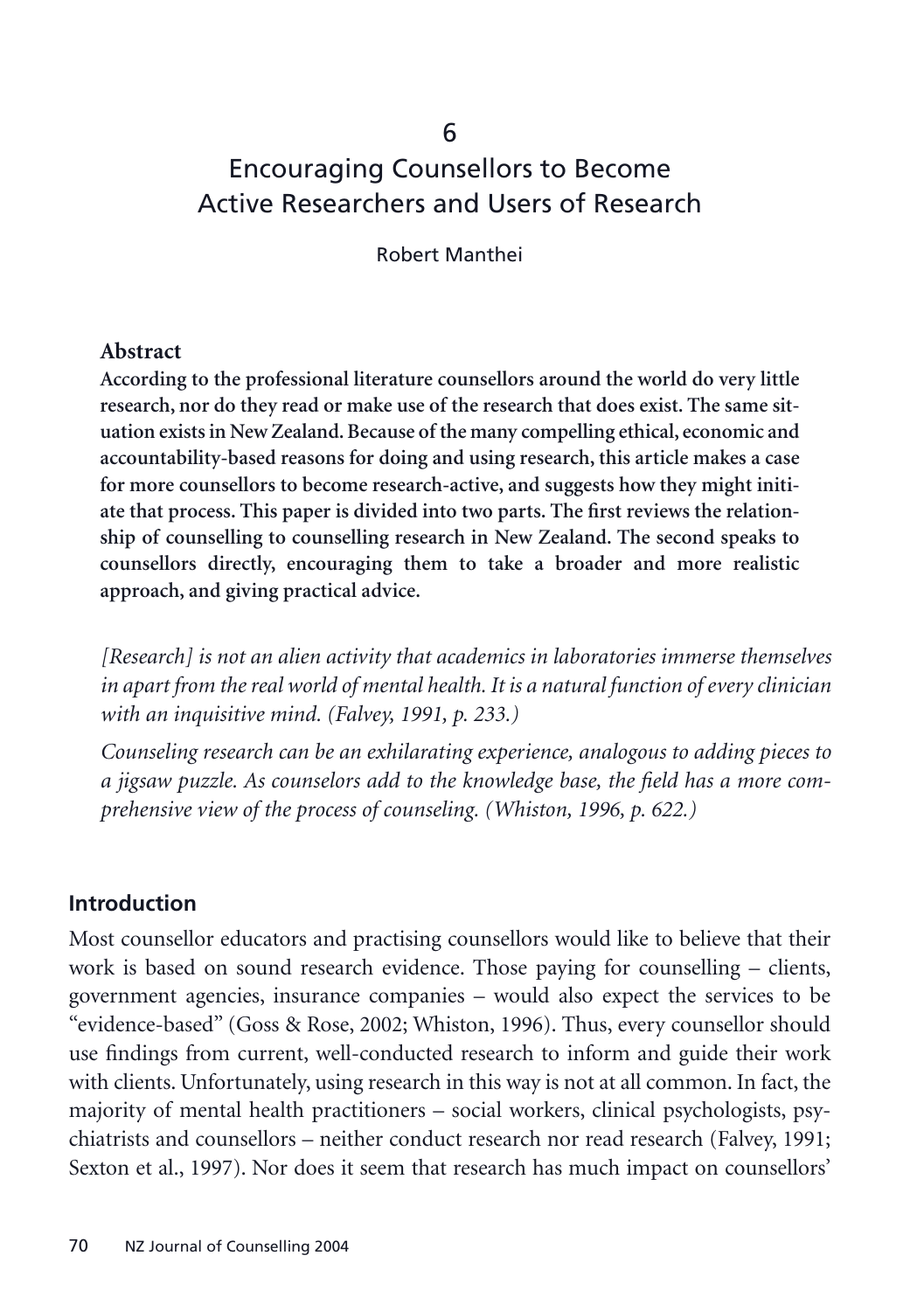practice (Cohen et al., 1986; Manthei & Miller, 1991; Sexton et al., 1997; Small, 1980) probably because counsellors do not see its relevance. It may also be the case that counsellor education programmes have tended to focus more on the learning of skills and the application of "expert opinion" to client problems, rather than on teaching counsellors to be critical readers and users of sound research, to do research themselves or to write for publication (Falvey, 1991; Gelso, 1993; Pistole & Roberts, 2002; Whiston, 1996).

This situation also exists among New Zealand counsellors, and counselling and clinical psychologists (Manthei & Stanley, 2004). Its effects can be seen in three areas: the lack of influence research has on current practice; the small proportion of practitioners as authors, and the relatively small number of articles reporting actual research data. In the first area, three reviews of published counselling, therapy and guidance literature originating in New Zealand have failed to provide any clear evidence that published research has markedly influenced therapeutic practices (Manthei & Miller, 1991, 2001; Small, 1980). Rather, all three reviews have suggested that outside events (political, economic, social) rather than published research have had greater influence in changing the practice of counselling and therapy.

In the second area, the same three reviews of therapy and guidance literature spanning almost 30 years have revealed that over time practitioners have, as a whole, become less active in writing material for publication in their professional journal, the *New Zealand Journal of Counselling*. As far back as 1980 Small suggested that involving practitioners more actively in research on guidance and counselling matters was necessary if the "real" problems were to be identified. In the 1970s and 80s a comparatively healthy 52% of the 110 articles appearing in the *New Zealand Counselling and Guidance Association Journal* (1976–1990) were authored by practitioners and, possibly, students enrolled in university-based counsellor education courses (Manthei, 1991). However, this proportion fell considerably during the 1990s, when an analysis of the contents of what had now become the *New Zealand Journal of Counselling* covering the years 1991–2000 (Manthei, 2001) revealed that only 30% of 78 articles had been authored by practitioners. One reason for this marked decline was thought to be the huge increase in the number of counsellors in private practice and their need to generate income rather than spend time on "unproductive" tasks such as researching and writing for publication. The same holds true in the US, where most contributors to the *Journal of Mental Health Counseling*, for example, were academics, not practitioners (Pistole & Roberts, 2002).

However, a competing outlet for counsellors' writings was developed during the 1990s in New Zealand. The *NZAC Newsletter* expanded and upgraded its contents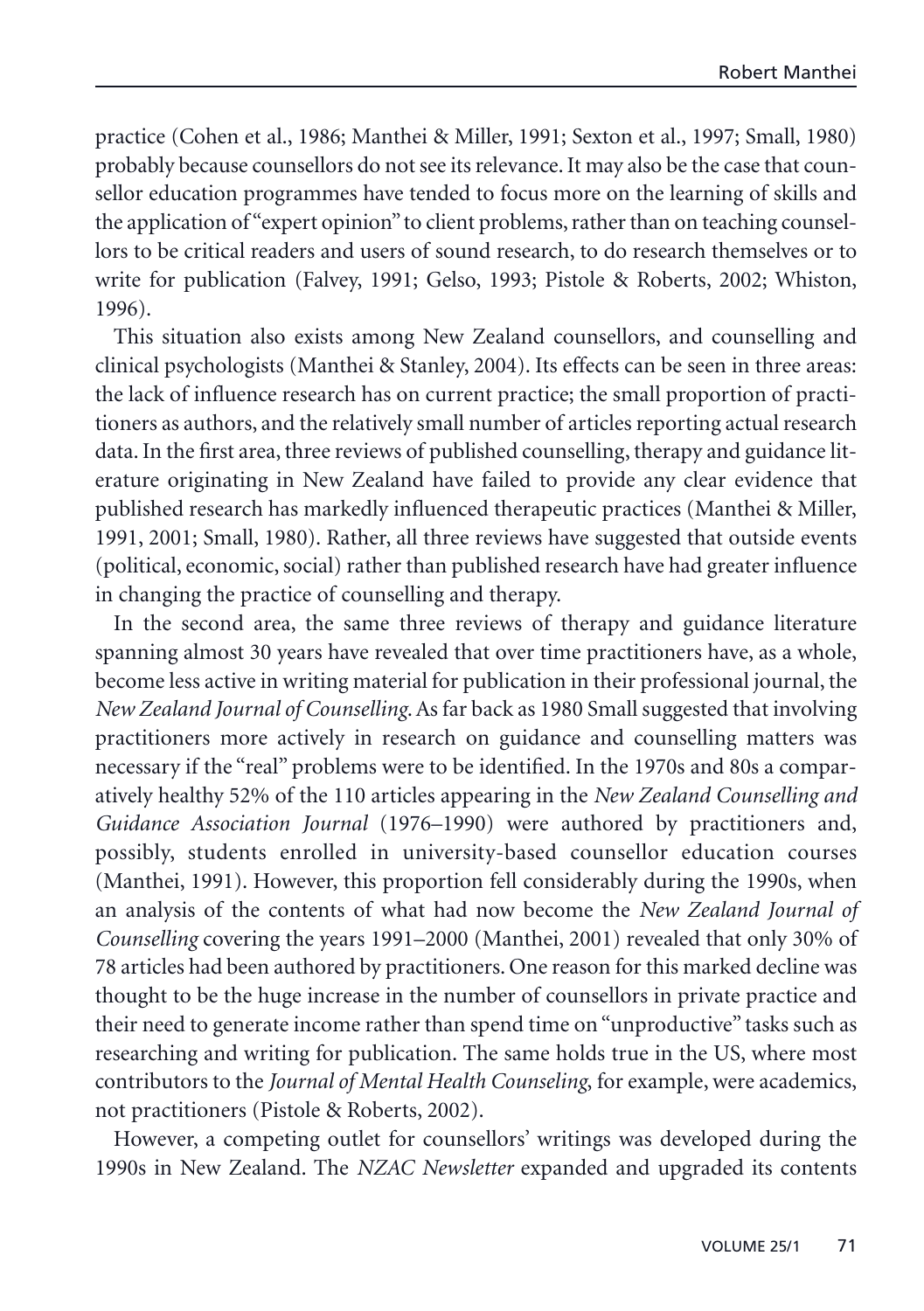during the 1990s (Manthei, 2001) to the point that it appeared more regularly than the *Journal*, provided readers with more pages of reading per year, was more timely, and provided broader coverage (e.g., book reviews, professional association news, research reports, articles reprinted from other sources). In effect, the *Newsletter* may have become the preferred outlet for practitioners' writings, whereas academics,whose need to publish is more pressing and prescribed, may have focused on the *New Zealand Journal of Counselling*.

In the third area, the percentage of journal articles reporting original data (collected by whatever method) has remained at a low, but fairly steady, level over the years. From a low of 27% reported in 1984 (Editor's Statement, 1984) it increased to 33.6% in 1991 (Manthei, 1991) and remained at 33% during the decade of the 1990s (Manthei, 2001). While most of this material was undoubtedly generated through the efforts of academics and their research students (Manthei, 2001) it was still thought to be insufficient in scope, variety and amount if local counselling contexts and practices were to be effectively scrutinised and evaluated.

One of the problems in New Zealand, and indeed worldwide, is the fact that there are few inducements for counselling practitioners to conduct research. Social workers are said to be in much the same situation (McKenzie, 1998). Counsellors are seldom rewarded or promoted for their research and writing activities. In fact, there may be disincentives for such activities. For example, employers may actively discourage their counselling staff from doing research because it is time-consuming, generates little or no income, and seldom leads to clear-cut policy or practice innovations (Pistole & Roberts, 2002). Similar reasons could apply to counsellors working in private practice (Manthei, 2001).

# **Why conduct research? Why bother reading it?**

There are many reasons for doing research, and for reading it, ranging from the ethical to the economic, and even to the enhancement of one's creativity and self-esteem as a professional. Previous writers have already covered this ground (e.g., Goss & Rose, 2002; Sexton et al., 1997), which includes reasons of accountability, self-reflection to enhance one's practice, personal challenge and career enhancement, cultivating a critical state of mind, and adding to the general pool of knowledge and clinical practices.

As the cost of counselling rises, clients and funding bodies are demanding greater accountability and expecting services that accord with up-to-date research and "evidence-based practice" (Goss & Rose, 2002; Sexton et al., 1997), which is defined as the "conscientious, explicit and judicious use of current best evidence in making decisions about the care of individuals" (Sackett et al., 1996, p. 71). Thus, it is no longer good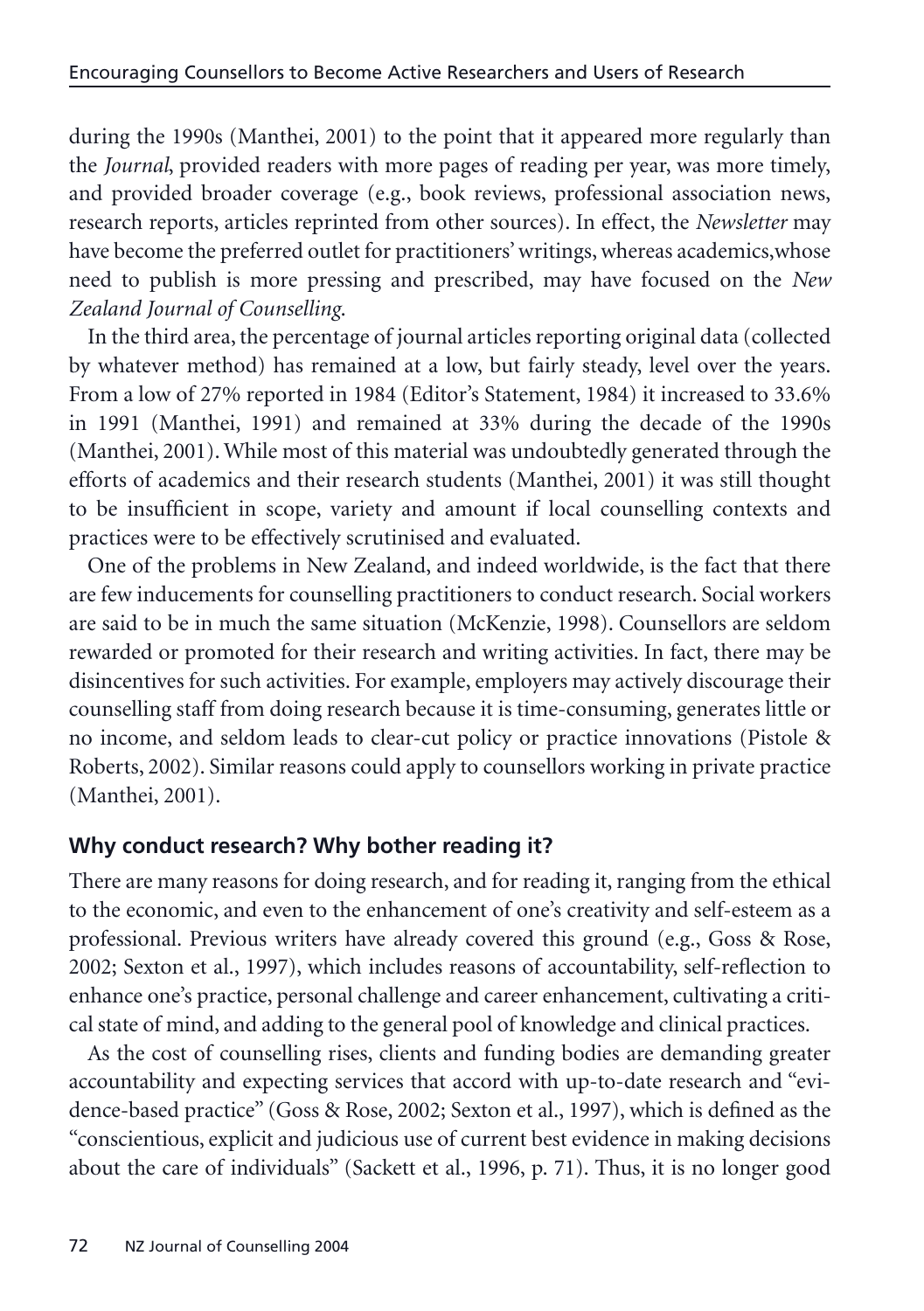enough merely to espouse the "art of counselling" position in explaining/defending one's practices (Sexton et al., 1997), especially in the face of ethical requirements to offer demonstrated best practices and to do the client no harm (e.g., ACA Code of Ethics, http://www.counseling.org; BACP Code of Ethics, http://bacp.co.uk; NZAC Code of Ethics, http://www.nzac.org.nz). There are other, practical reasons to conduct research, such as the pressing need for a local, national literature which rigorously critiques practice and process, monitors one's own practice and shares ideas with others (McKenzie, 1998). Finally, many people find researching and writing challenging, fun and rewarding. There is always a sense of accomplishment when you see your work in print.

In responding to the often dismissive attitude that practitioners have toward counselling research, Sexton et al. (1997) listed, and debunked, seven "myths", including the view that research is largely irrelevant to practitioners (it isn't; you can't have relevance without rigour); research deals only with group differences and not individual circumstances (both group trends and individual idiosyncrasies are important, and methodological variety – using both quantitative *and* qualitative methods – is a way of achieving a useful balance); research does not "tell you what to do" (demanding prescriptive results from probability-based research misconstrues the nature of research and overlooks the often rich vein of practical implications embedded within).

Counselling and researching are said to involve parallel, not incompatible, processes: "Research and psychotherapy are conceptually and passionately similar endeavours. Both follow a decision-making process … termed clinical judgement or scientific method." (Falvey, 1989, p. 99). Learning to carry out research assists counsellors to develop this method of pragmatic, applied reasoning (Loughead et al., 1991). Thus, to be a professional, informed, ethical counsellor is to think and work like a researcher, and this includes keeping up with the literature by becoming regular and critical readers of it, and finding ways to incorporate it into one's practice (Goss & Rose, 2002; Whiston, 1996).

#### What counts as research?

One of the problems for many practitioners might be that they have an unnecessarily narrow view of what constitutes research. They may, for example, see it as a largely individual activity that is empirically constructed, quantitative and statistically driven. Nothing could be further from the truth. In fact, there is every reason to expand the definition to include a wide range of curiosity-motivated, "finding out" activities (Lewis, 1993). Take the following definitions, for example, since both widen the notion of "research" considerably: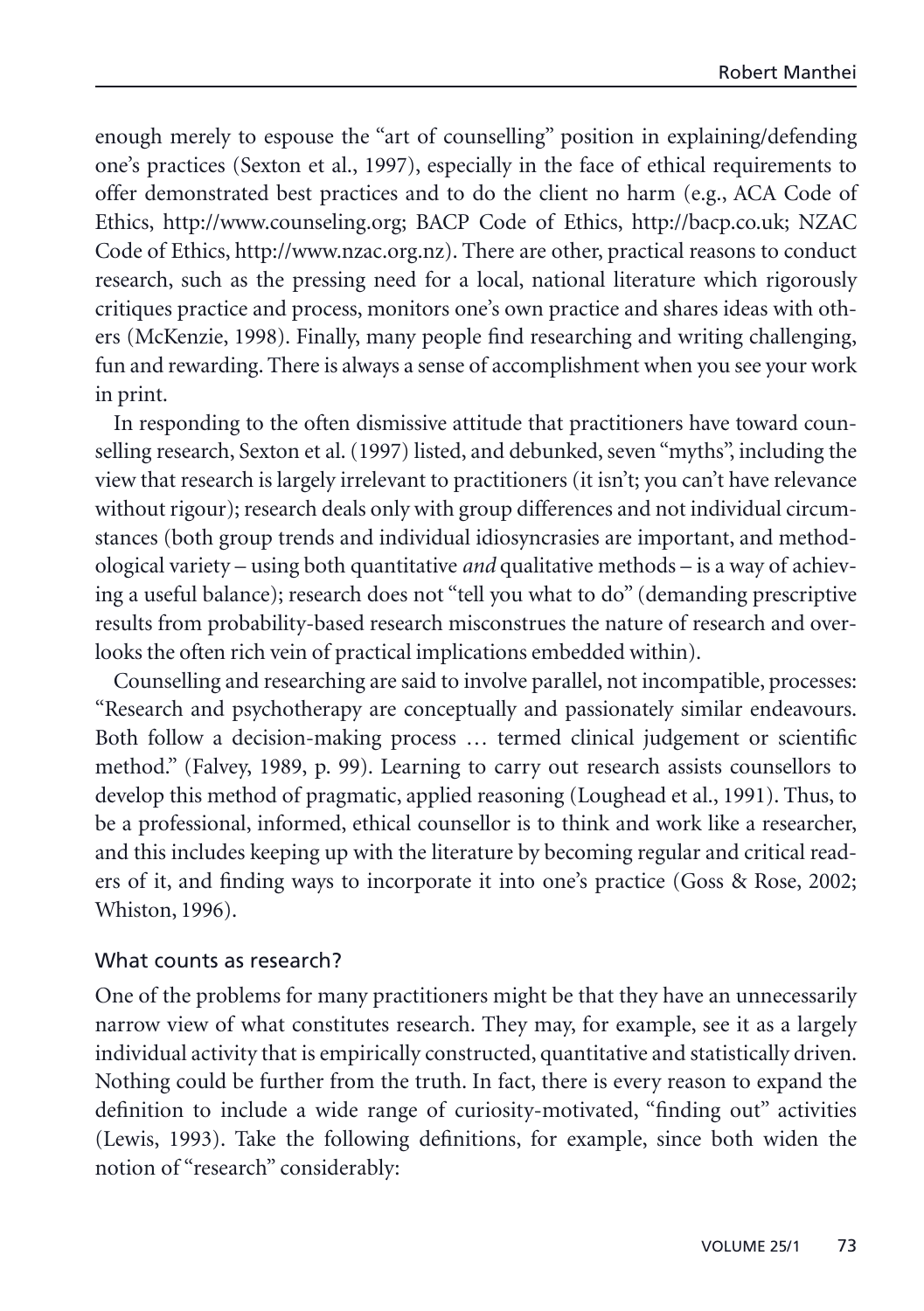*Designing and executing research projects, preparing manuscripts of a theoretical nature or critical review of literature, conducting program evaluations or need assessments, making presentations at professional conferences, participating as a member of a research team engaged in any of the above activities, and advising the research projects of others.* (Royalty et al., 1986, p. 14.)

The New Zealand Qualifications Authority's definition of research is also deliberately broad:

*All research activities are conducted in accordance with recognised ethical standards and are open to peer and public scrutiny … The following kinds of research may be distinguished …*

*a. Basic or fundamental research: experimental or theoretical work undertaken primarily to acquire new knowledge without any particular application or use in view.*

*b. Strategic research: work which is intended to generate new knowledge in an area which has not yet advanced sufficiently to enable specific applications to be identified.*

*c. Applied research: work which develops or tests existing knowledge and is primarily directed towards either specific practical objectives or towards the evaluation of policies or practices.*

*d. Scholarship: work which is intended to expand the boundaries of knowledge and understanding within and across disciplines by the analysis, synthesis and interpretation of ideas and information, making use of a rigorous methodology.*

*e. Creative work: the invention and generation of ideas, hypotheses, images, performances or artefacts, including design, in any field of knowledge, leading to the development of new knowledge, understanding or expertise.*

*f. Consultancy: which involves the deployment of existing knowledge and the application of analytical and investigative skills to the resolution of problems presented by a client, usually in an industrial, commercial or professional context.*

*g. Professional practice: some of which overlaps with consultancy when conducted at an advanced level. In certain subject areas and professions the theorisation and effectiveness of professional practice are advanced by academic staff that practise and participate in it.*

*The outcome of an original research endeavour must be available for public appraisal in appropriate academic or other settings. (NZQA, 1995, Appendix 4.)*

Based on these broad definitions there is very little intellectual activity that could not be construed as research, provided it is conducted carefully, systematically, criti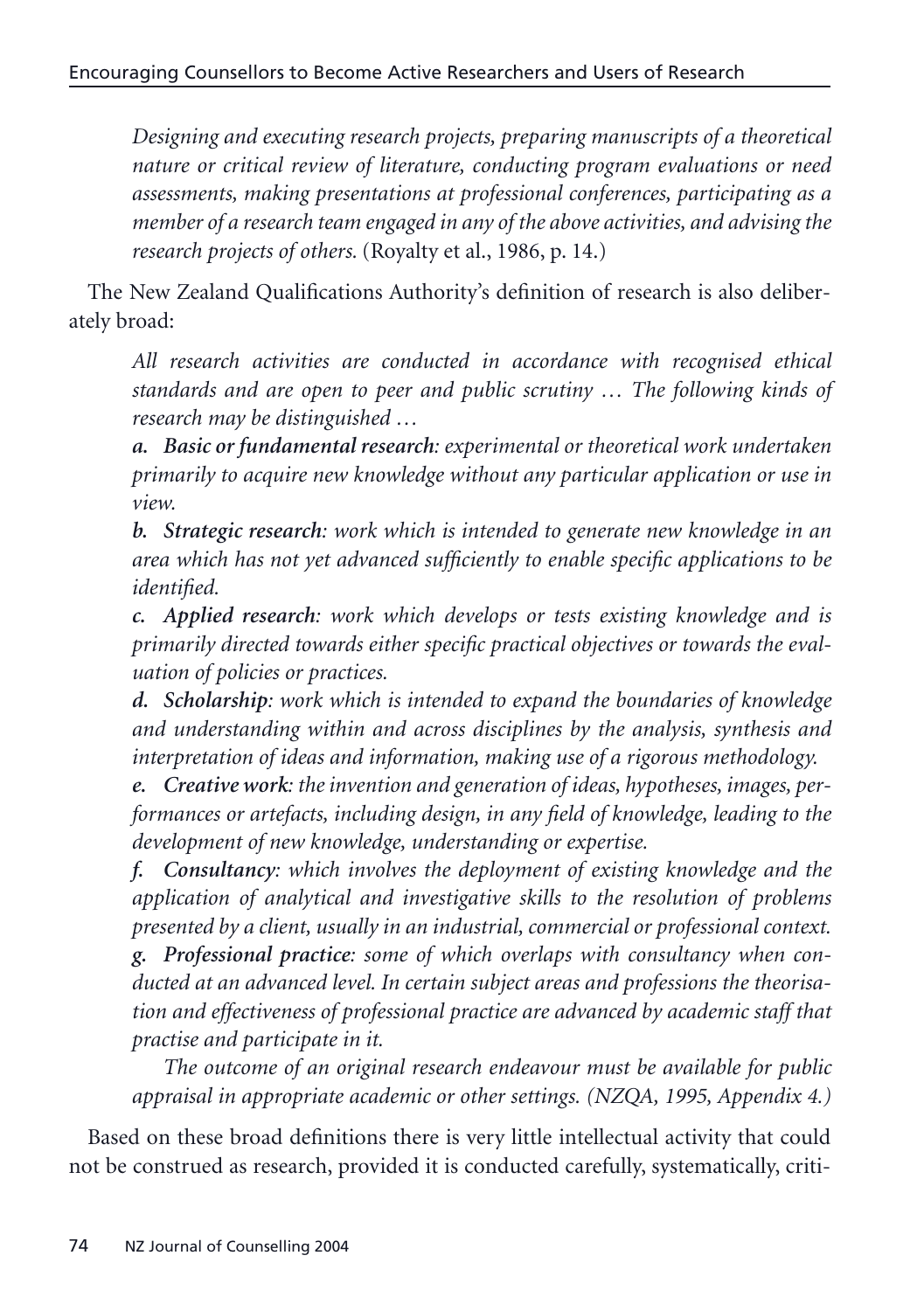cally and rigorously, and the findings are presented transparently and fully according to the principles essential to whatever formal methodology was employed (McLeod, 2003). The last point in the NZQA definition is worth noting: research that is done but not made available to others is wasted research; it might as well not have been done at all, since the value of research lies in sharing it with others so they can read it, utilise it, criticise it and add to it. Thus, to qualify as research means the results must be presented or published in some public, accessible form, which does not have to be limited to academic journals. There are many possible outlets, the choice of which is one for the researcher to make depending on, among other things, the intended audience and the style in which it is written.

In the following section the author addresses the counsellor as researcher directly.

#### **Roadblocks to researching**

There are many hurdles that have been identified for inexperienced researchers and writers, beliefs that inhibit their researching and publishing efforts. Two such hurdles are doubts about their writing ability and concern about the worth, or correctness, of their ideas (Brown, 1993; Smaby & Crews, 1998). Others have categorised these reasons as fear, including also the problem of thinking of something to research or write about (Brown, 1993; McKenzie, 1998). These problems are often associated with negative self-statements: "No one will be interested in my ideas." "I will be criticised for what I write." "I don't have time because of all my other work."

In response to the first statement, apply this test: *If you found an article that presented information on the topic you are thinking of researching and writing about, would you find it useful in your work? Interesting? Valuable?* If you can answer "yes", then you can be assured that there will be others, like yourself, who would also be interested. So, go for it!

For the second statement, apply this test: *When you are critical of someone else's writing, do you still feel there was something valuable about reading it and thinking the issues through?* If you can answer "yes", then you can be assured that even if people disagree with your message, your writing will still probably have had some positive effect. Being an author means taking responsibility for and, sometimes, defending one's ideas. So, go for it!

For the third statement, apply this test: *How many hours per week do you think you need in order to do research and writing?* Compare your estimate with the following information. A US study of 13 *prolific* (my italics) writers in the field of marital and family therapy reported they spent on average 13 hours per week writing and a total of between 23 and over 300 hours to produce a single article (Thomas & McKenzie,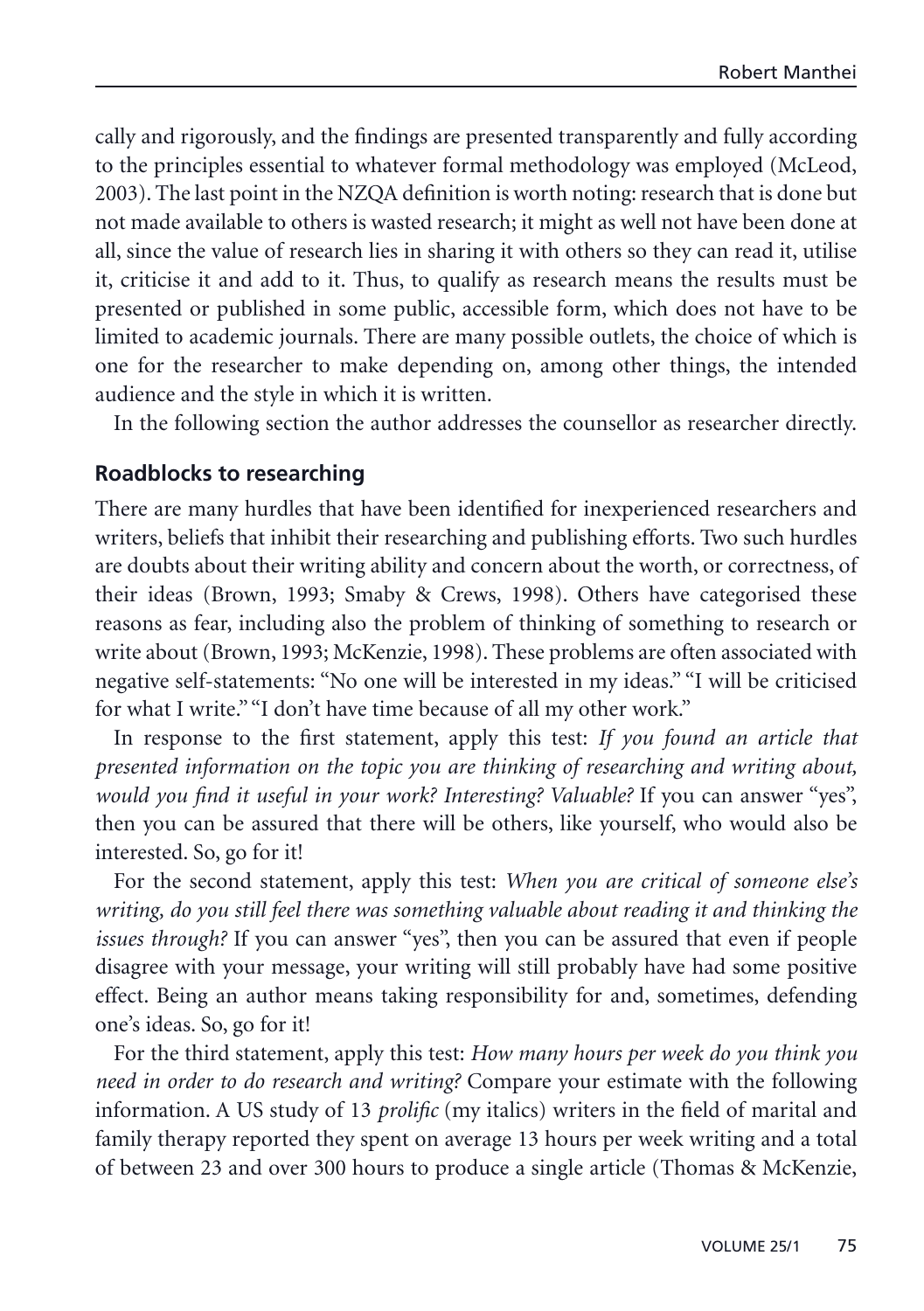1986). Some years ago I found myself saying "I never get enough time to do my research." So, as a first step in remedying the situation I decided to keep track of every quarter hour I spent on research and writing over the whole 52 weeks in a year. I did this for a year, and found it so interesting that I continued it for another three years. At the end of that time I stopped, satisfied that I was achieving sufficiently. Then, after a break of four years, I found myself again thinking that I did not have enough time for research so I began my recording exercise again and continued it for another three years. The results certainly surprised me, as they might you (see Table 1).

I found that although most years I was able to spend relatively little time on research and writing, certainly nowhere near the 13 hours per week cited in the Thomas and McKenzie study, I was comparatively productive in terms of completed publications and conference presentations (over the seven years I averaged over five publications and presentations per year). I also estimated that I spent roughly 40–50 hours on each completed publication. From this exercise I recognised that (a) I had became increasingly efficient in the use of my time, and (b) I became very conscious of periods when I was not researching and would then consciously *make time* for my research. As a result, the whole exercise became highly self-motivating. This information is not presented as a model of how you should do things, but rather as evidence that you do not need a lot of time each week to do research and writing. What little time you can manage may not be ideal, or as much as you desire, but if you are dedicated and put in some time, regularly, you can still accomplish a considerable amount. So, if you think this system or a variation of it might help you to understand the way you work best, give it a try.

| Year                                         | 1993     | 1994     | 1995     | 1996     | $2001*$  | 2002 2003         |           | Average:<br>all years |
|----------------------------------------------|----------|----------|----------|----------|----------|-------------------|-----------|-----------------------|
| <b>Total hrs</b>                             | 221      | 149      | 182      | 443      | 317      | 115               | 199       | 232.3                 |
| Wk ave.                                      | 4.3      | 2.8      | 3.5      | 8.5      | 6.1      | 2.2               | 3.8       | 4.5                   |
| Wk range                                     | $0 - 23$ | $0 - 12$ | $0 - 15$ | $0 - 31$ | $0 - 21$ | $0 - 15$ $0 - 16$ |           |                       |
| <b>Publications</b><br>+ Conf. pres. $7 + 2$ |          | $4 + 2$  | $2 + 1$  | 5        | 3        |                   | $1+2$ 5+5 | 5.6                   |

#### **Table 1: Hours spent on research and writing in a year**

\* 2001, 02 and 03 ran from March through February the following year, e.g., March 2001–Feb 2002; March 2002–Feb 2003; March 2003–Feb 2004.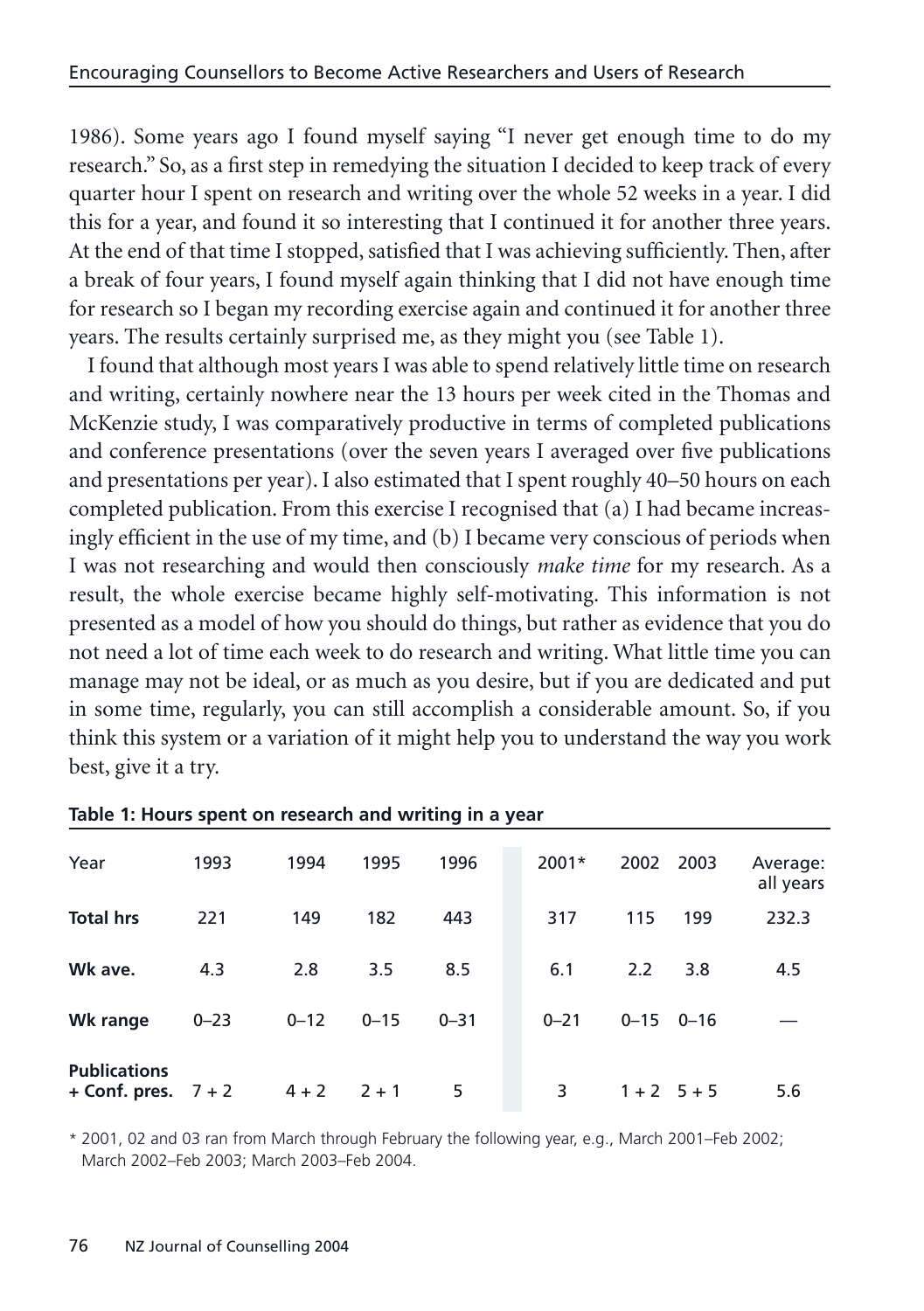# **Get started and keep going, right to the finish!**

Now that you have no more excuses, how do you get started? There are several steps that might help you to become more organised and systematic.

## 1. Decide on a question to research

What is it that has captured your curiosity? This can be a difficult step, especially if you have never done it before. You should realise that sometimes it can take a long time to carry out an idea. For example, two recent projects of mine were years in gestation. One began in the late 1970s, but was only completed in 2001; a second, first begun in 1981, was completed just last year. It is good to start with a modest project: "One small step for counselling; one giant step for the new researcher!" So, if you need some ideas, think about these:

- Evaluate the types of clients you see, how long you see them, and what their outcomes are.
- Write up a case study that has interesting features associated with it.
- Describe your practices, how they were developed and why they work.
- Write a "best practice" or "How to …" article on a type of client or problem you are in doubt about.
- Summarise your agency's client data to show trends over time, etc.
- Seek some outside funding (e.g., on application from NZAC, which annually sets aside money for approved research projects) for something you would like to investigate, or the funding source wants investigated.
- Do a literature review and write it up so others can make use of it as well.
- Discuss work ideas with other counsellors; find out what each of you is curious about in your work, then decide if there is something there to investigate more systematically. This approach to research is similar to McLeod's (2003) suggestion that researchers should take time to find out what practitioners want to know about and then go to it!
- Keep a folder of "Interesting Research Ideas" into which you put ideas that spark a thought, a discussion, or your curiosity. Over time you will accumulate a fund of ideas that you can then bend to fit with your situation and the time available.

## 2. Have a plan

This should include your question and what previous literature says about it. Then decide what you will do, why you will do it, with whom, by what method, and what data will be collected. At this point you will need to describe what happened, what your results mean and how they can be put to use (i.e., their practical implications).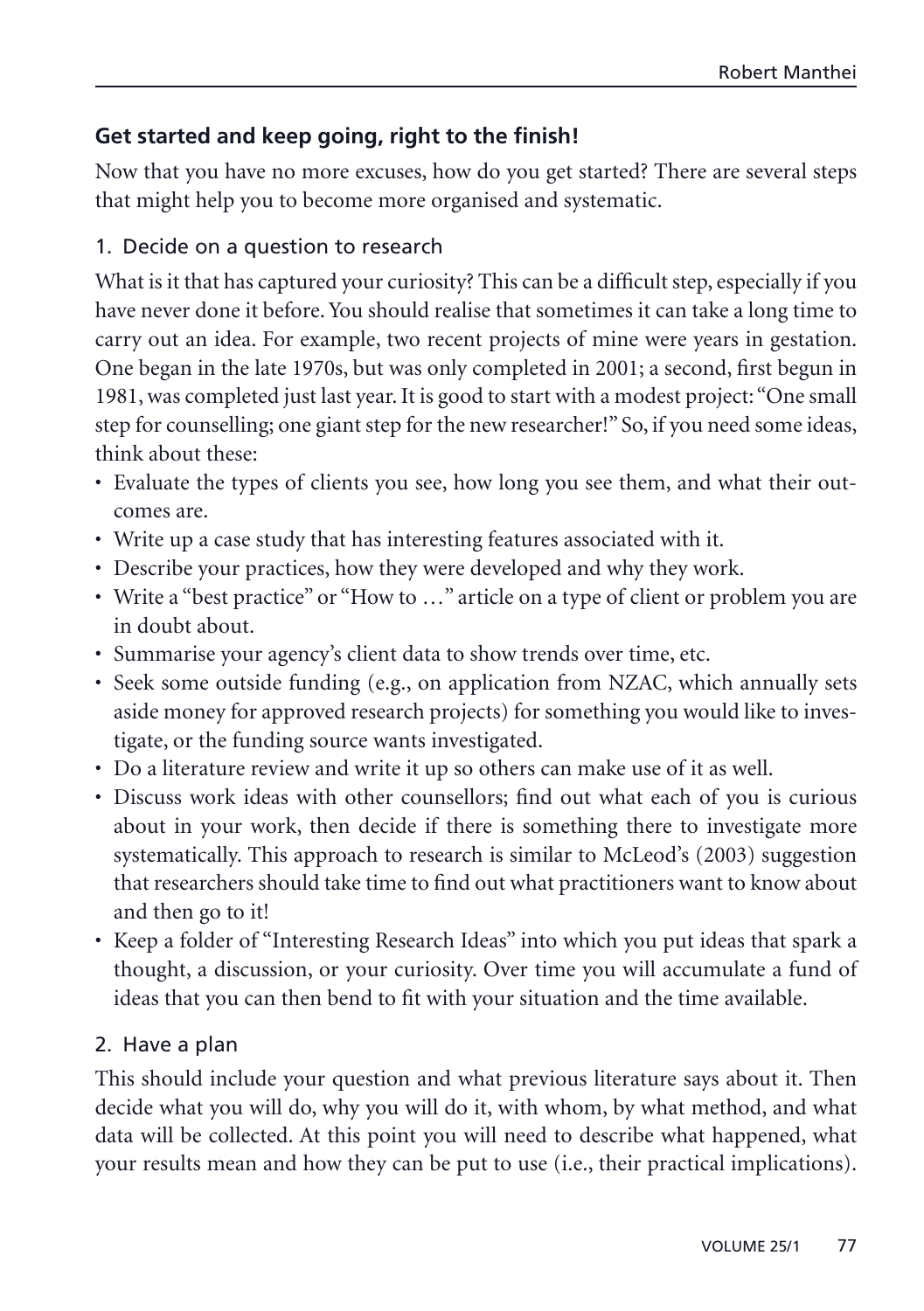Finally, decide how the project will be written up and where it might be published. You will also need to get it approved by colleagues, an ethics committee (if applicable), stakeholders (clients, agency, school, professional association, etc.). As a way of pulling all of this together, it is useful to draw up a time-line setting out tasks to be done in the order in which they need doing.

# 3. Find a research mentor

Find someone who is an experienced researcher, someone who can guide you, answer your many questions, and give you support and inspiration. But remember, your project is yours, and its success depends on your own motivation and input, not someone else's. Some people find they work better in a team, so it might be useful for you to find someone of like mind and interests to collaborate with you on a piece of research. This is actually very common, but first make sure that everyone in the team is motivated, dedicated and will be a solid contributor.

# 4. Complete what you start

*There's nothing to writing. All you do is stare at a blank sheet of paper until drops of blood form on your forehead.* (Gene Fowler, 1992.)

Yes, writing up a study can feel a bit like that at times. However, make a start, then keep going; and that means right to the final draft stage, and then deciding where to submit it for publication. A good rule of thumb is "Don't write anything that you won't also publish." You do not have to stick rigidly to this, but always have a good reason for breaking it. Also, it is easy to get stuck along the way and give up, or fool yourself that you are working when really all you are doing is writing and rewriting the same material. Finish your project, write it up and submit it.

## 5. Where to publish?

This is an important decision and you should take time to decide. Things to think about include the following:

- Note sources that have published pieces that you find interesting to read, in a style you like.
- What is the journal/newsletter's reputation? Are you happy with that?
- Decide on your audience: who would benefit from receiving this information? Is it an academic audience? Practitioners? Parents? Clients?
- Read several journals' purpose statements and "Guidelines for Authors"notes carefully. How well does your research interest/idea match? Which ones seem to suit you best?
- Is the journal/newsletter peer reviewed? Is that important to you?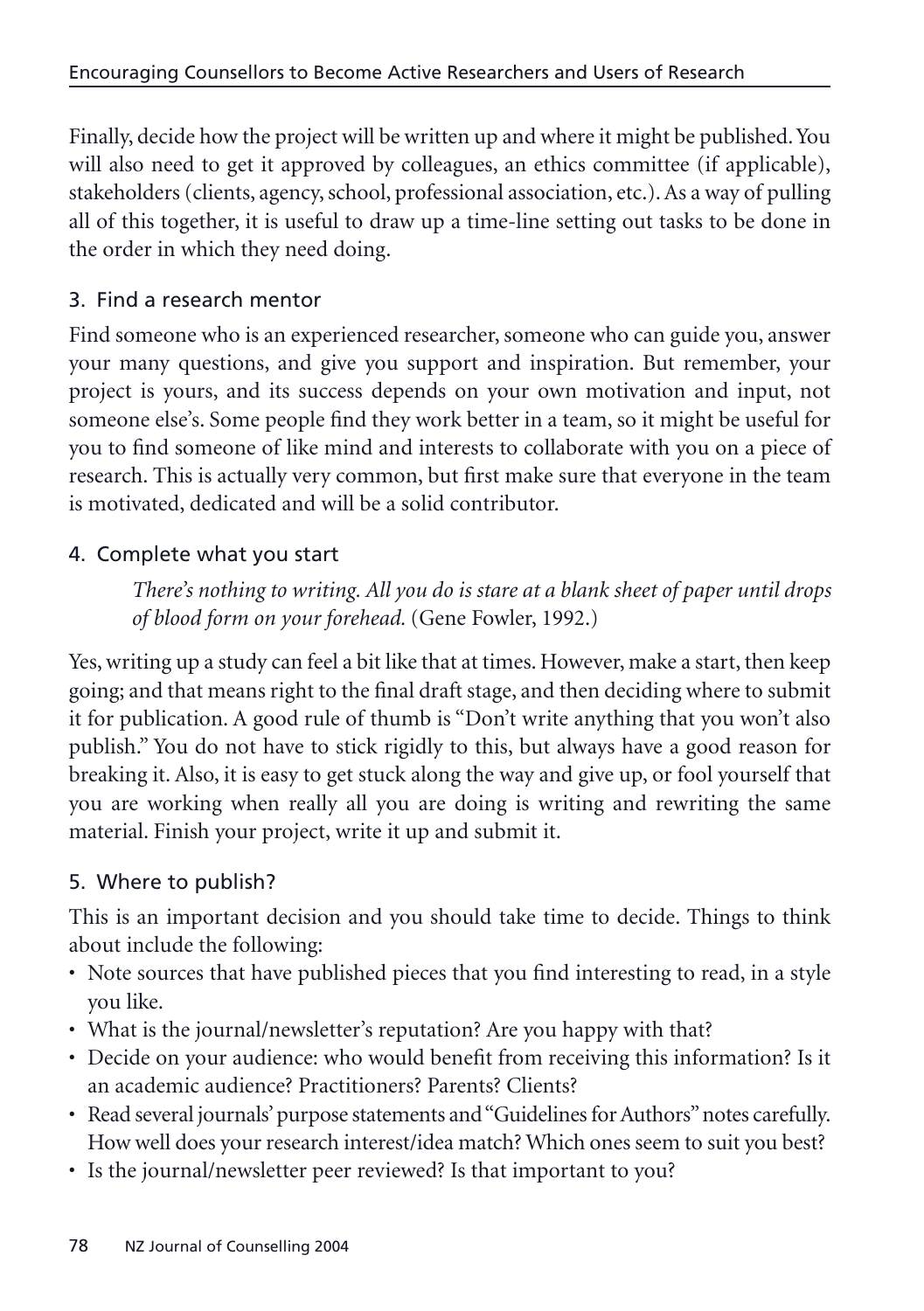• Finally, choose one and have a go! Once you decide, follow the "guidelines" carefully. They are there for a reason. And then be patient; it can take up to 12 months or more from submission to celebrating the actual publishing.

It is also important to *be persistent*. It is common for writers to prepare three or four drafts before submitting a piece of writing, and then for it to go through two to four revisions before being accepted (Smaby & Crews, 1998). Remember, too, that editors and reviewers are trying to give constructive criticism, not delivering personal attacks on your work.

#### 6. Once you have submitted a piece, move on to the next project

Always have a project or two on the go. It is no problem if they take longer to complete than you expected; the key is to stick at it and do what you can as often as you can. The end will eventually arrive, often before you know it. And when it does, move on. Don't wait for lots of feedback, you may not get it and, besides, that's not the point. Keep your published gem in perspective: it is one more piece in the puzzle.

#### **Reading research**

This is often the first step in doing research. While it might seem an easy task and one not worth discussing, it can be time-consuming and tedious if you attempt to read every word and treat all sections of a paper as equally important. Several writers have given excellent hints on this topic and if you want to read further, consult McLeod (2003, Chap. 2) or Wyatt (2001, Chap. 3).

No one can expect to keep up with the flood of new material that appears every year. The best you can do is to choose several publications you find consistently useful and consult them regularly. When you start your research project, you will have to be more thorough and comprehensive, but your regular reading will help keep you in touch with what is available elsewhere. If you are unsure where to start, ask colleagues for recommendations, or go to a library and browse the literature (most libraries are happy to help people learn basic searching skills). Remember to look up cited articles in reference lists. This will point you toward other outlets that publish similar material. In general the literature is categorised into various sub-specialities; there are general and specialist journals; and there is considerable overlap among the fields of counselling, psychology, health, nursing, psychiatry, education and social work. In all of them you will find opinion pieces, review papers, research reports that make use of various research methods, case studies, meta-analyses and historical pieces.

When deciding whether to read a research article, start with the title. Look for relevance and interest, but remember, titles are often deceiving. If a title looks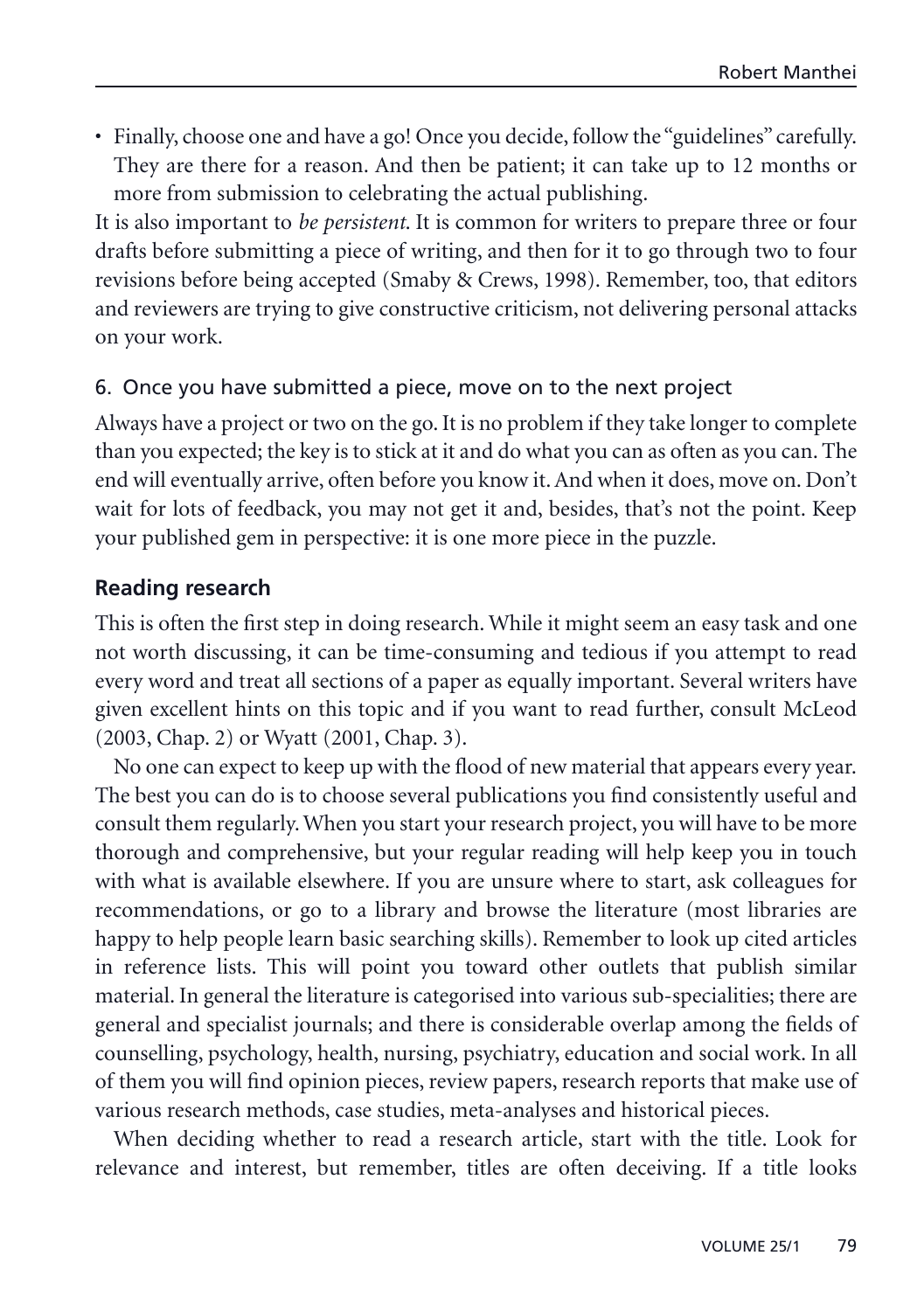promising, look next at the abstract. A well-written abstract should give you a good overview of the contents, enough to tell if it is worth looking further. Very quickly it should give you an idea about the sample, the method and the findings. You should skim read to see what was done and why, how the subjects were selected, what was done to or with them and how the data was collected/recorded, and then look at the results and implications. In this way you can get a good overview of the study and decide whether you need to go back over any part of it more carefully. With practice you will become more efficient and effective at picking out the essence of an article. You will also know when you need to read something more carefully (e.g., when relating it to your own research) or just for interest (e.g., when browsing, skimming, or just getting a feel for a field, journal or magazine).

## **Summary**

It is hoped that this article has given you some useful ideas about conducting your own research and enthused you to make a start. Once the initial reluctance or fear is conquered, intrinsic interest and curiosity will probably take over and push you to completion. I look forward to reading your material in this journal or the Newsletter!

# References

- Brown, R. (1993). *Second manual for conducting workshops on postgraduate supervision*. Queensland Department of Primary Industries.
- Cohen, L.H., Sargent, M.M. & Sechrest, L.B. (1986). Use of psychotherapy research by professional psychologists. *American Psychologist, 41*: 198–206.
- Editor's Statement (1984). *New Zealand Journal of Counselling and Guidance, 6* (1): iv.
- Falvey, J.E. (1989). Passion and professionalism: Critical rapprochement for mental health research. *Journal of Mental Health Counseling, 11*: 86–105.
- Falvey, J.E. (1991). Rethinking research: Form and function in a clinical curriculum. *Journal of Mental Health Counseling, 13*: 221–35.
- Gelso, C.J. (1993). On the making of a scientist-practitioner: A theory of research training in professional psychology. *Professional Psychology: Research and Practice, 24*: 468–76.
- Goss, S. & Rose, S. (2002). Evidence based practice: A guide for counsellors and psychotherapists. *New Zealand Journal of Counselling*, *23* (2): 67–76.
- Lewis, C. (1993). Making use of research. In R. Bayne & P. Nicolson (Eds), *Counselling and psychology for health professionals*, pp. 223–36. London: Chapman & Hall.
- Loughead, T.A., Black, R.J. & Menefee, L.A. (1991). Systematic approach to research training: Benefits for counseling practice. *Journal of Mental Health Counseling, 13*: 270–78.